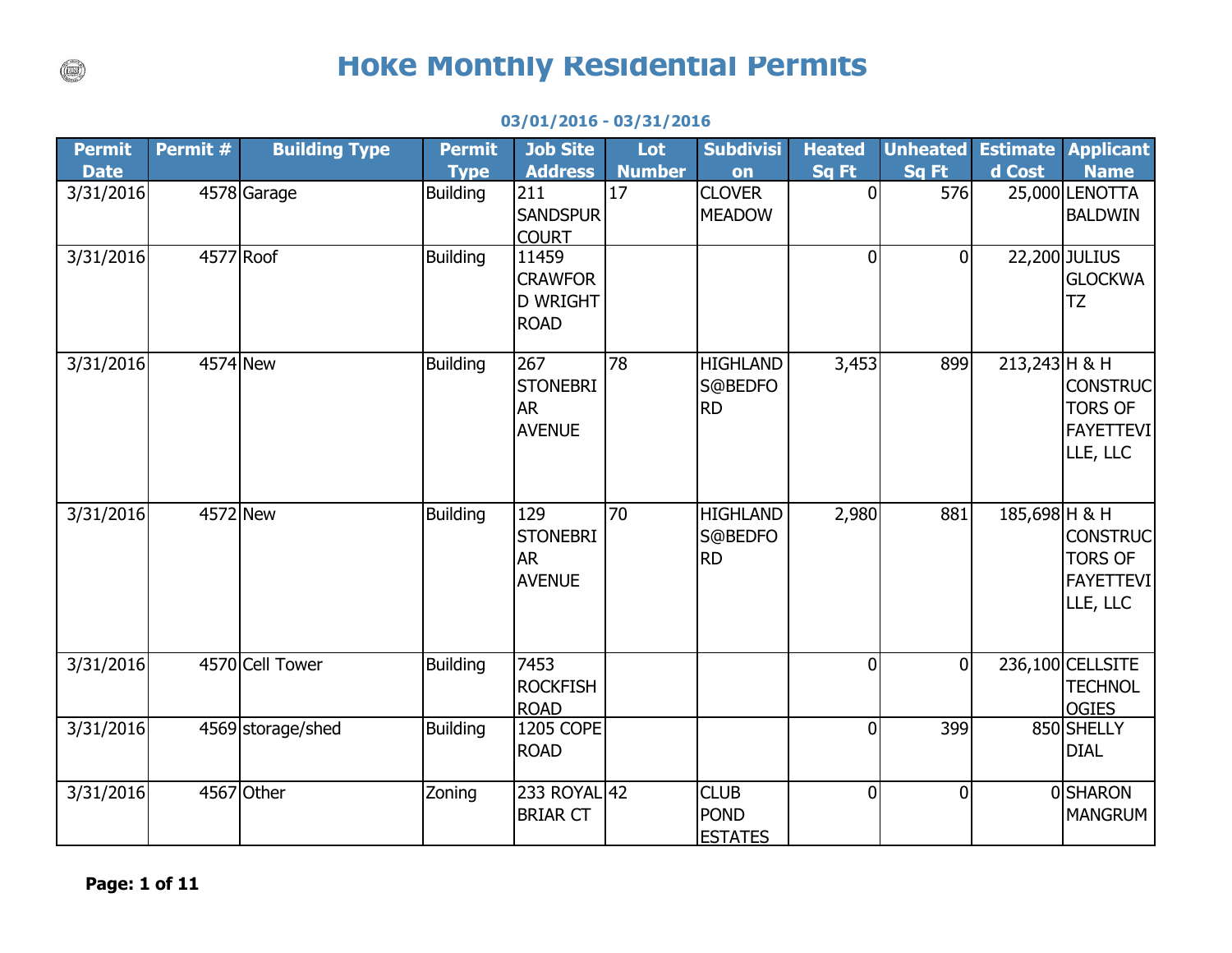| 3/30/2016 | 4563 storage/shed | Zoning          | 211<br><b>SANDSPUR</b><br>СT                         | $\overline{17}$ | <b>CLOVER</b><br><b>MEADOW</b>             | $\overline{0}$ | $\overline{0}$ | OLENOTTA<br><b>BALDWIN</b>                        |
|-----------|-------------------|-----------------|------------------------------------------------------|-----------------|--------------------------------------------|----------------|----------------|---------------------------------------------------|
| 3/30/2016 | 4562 Fence        | Zoning          | 534<br><b>STONEBRI</b><br><b>AR AVE</b>              | 13              | <b>MIDLANDS</b><br>@<br><b>BEDFORD</b>     | $\overline{0}$ | $\overline{0}$ | 0 WAYNE<br><b>CHRISTIA</b><br>N                   |
| 3/30/2016 | 4560 Doublewide   | <b>Building</b> | 116 B & N<br><b>DRIVE</b>                            |                 |                                            | $\overline{0}$ | $\overline{0}$ | <b>OMIGUEL</b><br><b>PEREZ</b>                    |
| 3/30/2016 | 4559 Fence        | Zoning          | 645<br><b>STONEBRI</b><br><b>AR</b><br><b>AVENUE</b> | 33              | <b>MIDLANDS</b><br>@<br><b>BEDFORD</b>     | $\overline{0}$ | $\overline{0}$ | $0$ LMS &<br><b>SONS</b><br><b>HOMES</b>          |
| 3/30/2016 | 4557 Renovations  | <b>Building</b> | 278<br><b>OAKMOUN</b><br><b>T DRIVE</b>              |                 | <b>FAIR HILL</b>                           | $\overline{0}$ | $\overline{0}$ | 10,140 MEGAN<br><b>HUDGINS</b>                    |
| 3/30/2016 | 4556 Porch        | <b>Building</b> | 4750<br><b>ARABIA</b><br><b>ROAD</b>                 |                 |                                            | $\overline{0}$ | 606            | 10,000 EPHESUS<br><b>BAPTIST</b><br><b>CHURCH</b> |
| 3/29/2016 | 4555 Singlewide   | Zoning          | 217<br><b>WINDLOC</b><br><b>K DRIVE</b>              |                 |                                            | $\overline{0}$ | $\Omega$       | 0LAKISHA<br><b>COOPER</b>                         |
| 3/28/2016 | 4541 Doublewide   | Zoning          | 3702 OLD<br><b>MAXTON</b><br><b>ROAD</b>             |                 |                                            | $\overline{0}$ | $\overline{0}$ | 0 ARCHIE &<br><b>JOSEPHIN</b><br><b>LOCKLEAR</b>  |
| 3/28/2016 | 4540 storage/shed | Zoning          | 1205 COPE<br><b>ROAD</b>                             |                 |                                            | $\overline{0}$ | $\overline{0}$ | 0SHELLY<br><b>DIAL</b>                            |
| 3/28/2016 | 4539 New          | Zoning          | 129<br><b>STONEBRI</b><br><b>AR</b><br><b>AVENUE</b> | 70              | <b>HIGHLAND</b><br>$S$ @<br><b>BEDFORD</b> | $\overline{0}$ | $\mathbf{0}$   | $0$ H & H<br><b>CONSTRUC</b><br><b>TORS</b>       |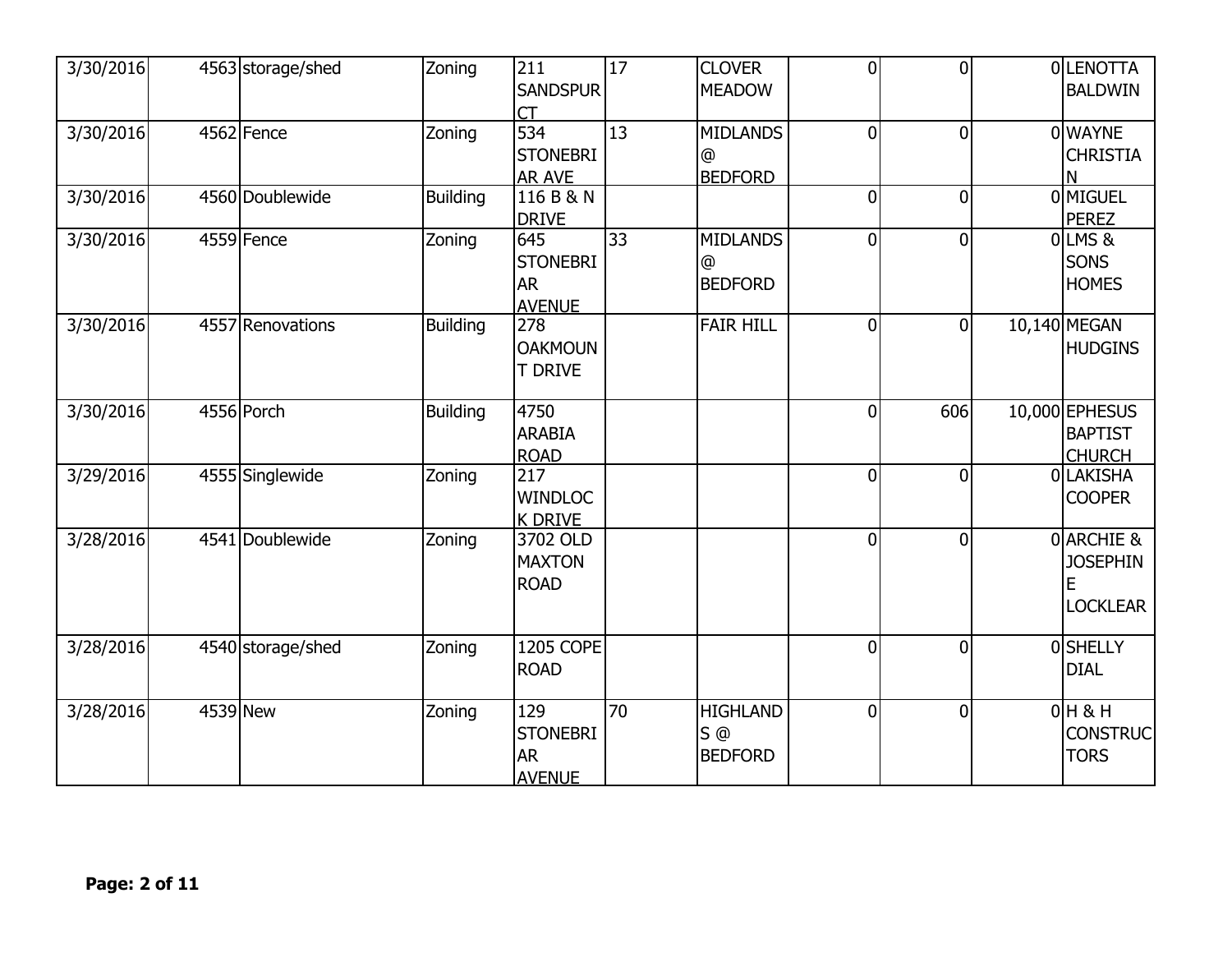| 3/28/2016 | 4538 New                | Zoning           | 267<br><b>STONEBRI</b><br><b>AR</b><br><b>AVENUE</b> | 78 | <b>HIGHLAND</b><br>$S$ <sup><math>@</math></sup><br><b>BEDFORD</b> | $\overline{0}$ | $\Omega$       |             | $0H$ & H<br><b>CONSTRUC</b><br><b>TORS</b>   |
|-----------|-------------------------|------------------|------------------------------------------------------|----|--------------------------------------------------------------------|----------------|----------------|-------------|----------------------------------------------|
| 3/24/2016 | 4537 Doublewide         | <b>Building</b>  | 330<br><b>ASHFORD</b><br><b>ROAD</b>                 |    |                                                                    | $\overline{0}$ | $\overline{0}$ |             | 0HENRY &<br><b>PATTIE</b><br><b>REDFIELD</b> |
| 3/24/2016 | 4532 Singlewide         | Zoning           | 223<br><b>SANDLEW</b><br><b>OOD</b><br><b>DRIVE</b>  |    |                                                                    | $\overline{0}$ | $\mathbf{0}$   |             | 0ALMA<br><b>DIXON</b>                        |
| 3/23/2016 | 4528 Other              | Zoning           | 210<br><b>ODYSSEY</b><br><b>LANE</b>                 |    |                                                                    | $\overline{0}$ | $\Omega$       |             | <b>O</b> TINA<br><b>LOCKLEAR</b>             |
| 3/23/2016 | 4527 New                | <b>Building</b>  | 114<br><b>WHITETAI</b><br><b>L COURT</b>             | 41 | <b>EAGLES</b><br><b>RIDGE</b>                                      | 1,479          | 451            | 86,000 KIDD | <b>CONSTRUC</b><br>TION CO.,<br>INC.         |
| 3/23/2016 | 4526 New                | <b>Building</b>  | 134<br><b>WHITETAI</b><br><b>L COURT</b>             | 40 | <b>EAGLES</b><br><b>RIDGE</b>                                      | 1,527          | 614            | 89,000 KIDD | <b>CONSTRUC</b><br>TION CO,<br>INC.          |
| 3/23/2016 | 4525 New                | Swimming<br>Pool | 307<br><b>GANTON</b><br><b>DRIVE</b>                 | 98 | <b>TURNBERR</b>                                                    | $\overline{0}$ | $\Omega$       |             | 25,000 TIFFANY<br><b>BENTLEY</b>             |
| 3/23/2016 | $\overline{4523}$ Other | Zoning           | 307<br><b>GANTON</b><br><b>DRIVE</b>                 | 98 | <b>TURNBERR</b>                                                    | $\overline{0}$ | $\mathbf 0$    |             | 0TIFFANY<br><b>BENTLEY</b>                   |
| 3/22/2016 | 4521 New                | Building         | 194<br><b>STONEBRI</b><br><b>AR</b><br><b>AVENUE</b> | 58 | <b>HIGHLAND</b><br>S@BEDFO<br><b>RD</b>                            | 2,656          | 886            |             | 235,000 CAVINESS<br>& CATES                  |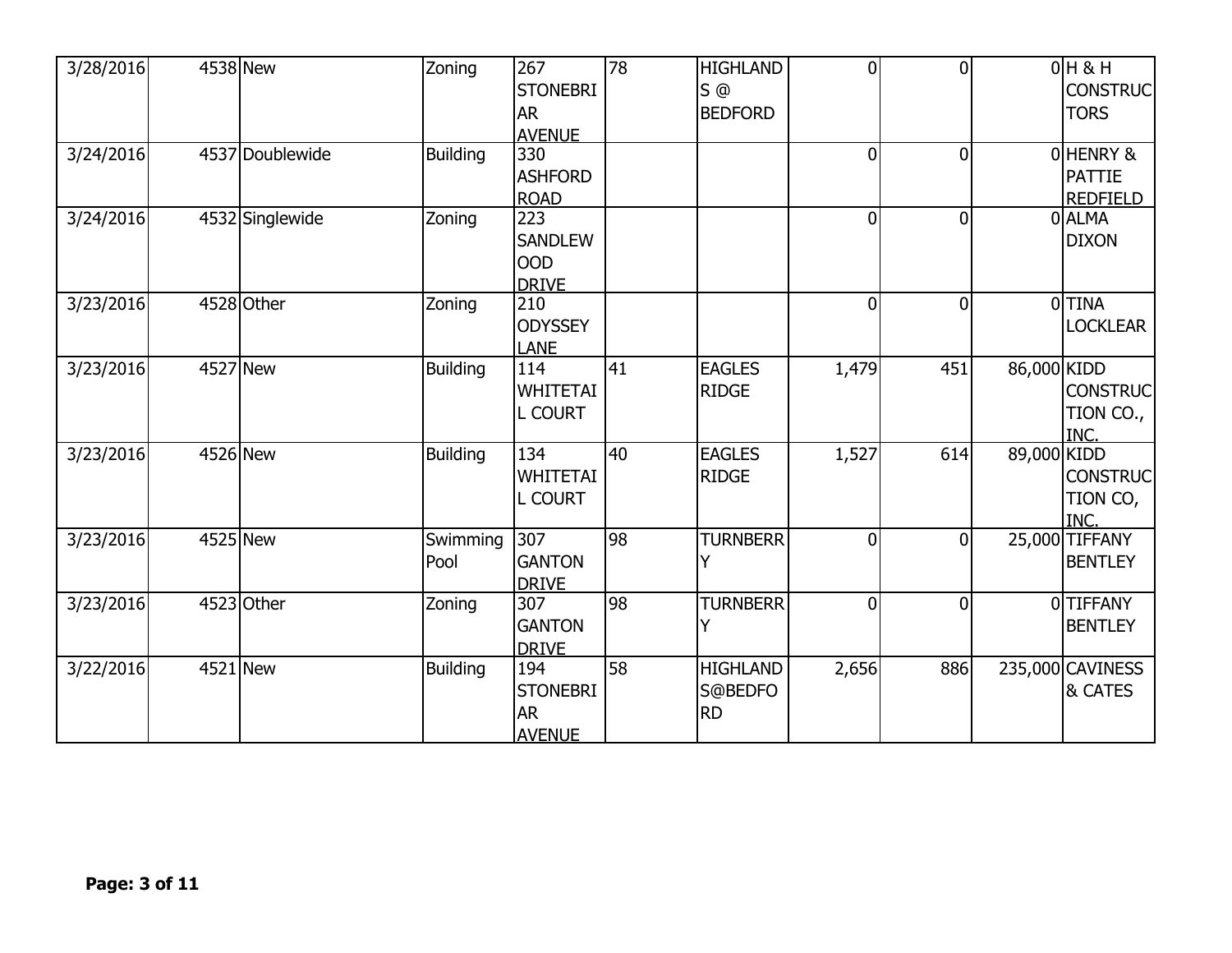| 3/22/2016 | 4520 New        | <b>Building</b> | 166<br><b>PENDLETO</b><br>N STREET                   | 278 | <b>MIDLANDS</b><br>@BEDFOR<br>D  | 2,310          | 745            | 176,836 H & H | <b>CONSTRUC</b><br><b>TORS OF</b><br><b>FAYETTEVI</b><br>LLE, LLC |
|-----------|-----------------|-----------------|------------------------------------------------------|-----|----------------------------------|----------------|----------------|---------------|-------------------------------------------------------------------|
| 3/22/2016 | 4519 New        | <b>Building</b> | 167<br><b>PENDLETO</b><br><b>N STREET</b>            | 253 | <b>MIDLANDS</b><br>@BEDFOR<br>D  | 1,998          | 632            | 167,525 H & H | <b>CONSTRUC</b><br><b>TORS OF</b><br><b>FAYETTEVI</b><br>LLE, LLC |
| 3/22/2016 | 4518 Doublewide | Zoning          | 116 B & N<br><b>DRIVE</b>                            |     |                                  | $\overline{0}$ | $\Omega$       |               | 0 MIGUEL<br><b>PEREZ</b>                                          |
| 3/21/2016 | 4515 New        | Zoning          | 194<br><b>STONEBRI</b><br><b>AR</b><br><b>AVENUE</b> | 58  | <b>HIGHLAND</b><br>S@BEDFO<br>RD | $\overline{0}$ | $\Omega$       |               | <b>OCAVINESS</b><br>& CATES                                       |
| 3/21/2016 | 4514 Cell Tower | Zoning          | 7453<br><b>ROCKFISH</b><br><b>ROAD</b>               |     |                                  | $\mathbf 0$    | $\mathbf 0$    |               | <b>OCELLSITE</b><br><b>TECHNOL</b><br><b>OGIES</b>                |
| 3/21/2016 | 4512 Doublewide | <b>Building</b> | 1487<br><b>HAIRE</b><br><b>ROAD</b>                  |     |                                  | $\overline{0}$ | $\overline{0}$ |               | 0JASON<br><b>OXENDINE</b><br>& PEPPER<br><b>TEDDER</b>            |
| 3/21/2016 | 4511 Doublewide | Zoning          | 1487<br><b>HAIRE</b><br><b>ROAD</b>                  |     |                                  | $\overline{0}$ | $\theta$       |               | 0TOMMY<br><b>WRIGHT</b>                                           |
| 3/18/2016 | 4510 New        | <b>Building</b> | 725<br><b>ROANOKE</b><br><b>DRIVE</b>                | 217 | <b>RIVERBRO</b><br><b>OKE</b>    | 2,378          | 701            | 141,752 H & H | <b>ONSITE</b><br>HOMES,<br><b>LLC</b>                             |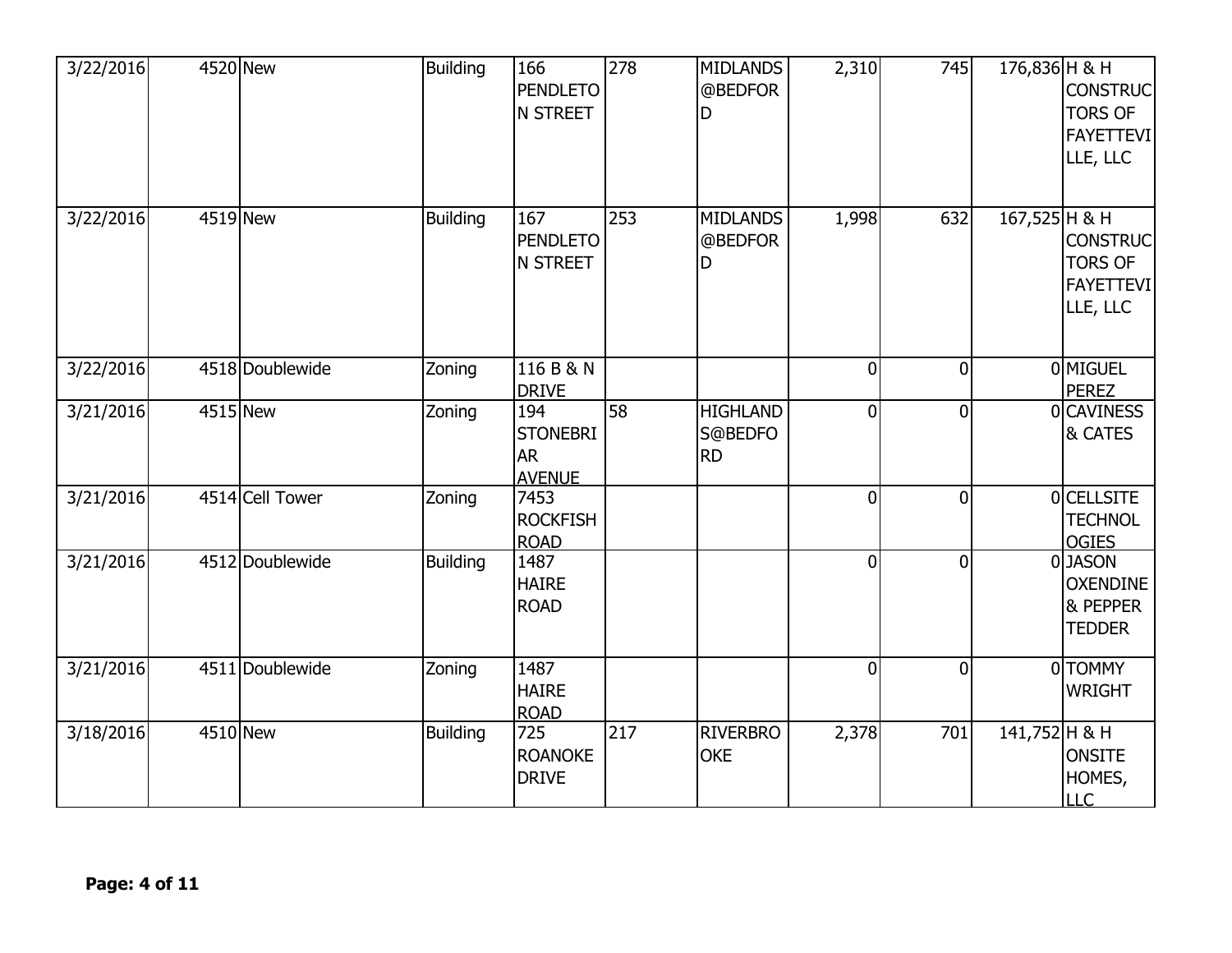| 3/18/2016 | 4509 New   | <b>Building</b> | <b>228 OLD</b><br><b>BLOSSOM</b><br><b>COURT</b>         | $\overline{28}$ | <b>SHADOW</b><br><b>CREEK</b>                    | 2,105          | 477            | 105,000 TRISTAR<br><b>BUILDING</b><br>&<br><b>DEVELOPM</b><br>ENT, INC.              |
|-----------|------------|-----------------|----------------------------------------------------------|-----------------|--------------------------------------------------|----------------|----------------|--------------------------------------------------------------------------------------|
| 3/18/2016 | 4508 New   | <b>Building</b> | <b>248 OLD</b><br><b>BLOSSOM</b><br><b>COURT</b>         | 27              | <b>SHADOW</b><br><b>CREEK</b>                    | 2,010          | 472            | 105,000 TRISTAR<br><b>BUILDING</b><br>8 <sub>k</sub><br><b>DEVELOPM</b><br>ENT, INC. |
| 3/18/2016 | 4507 New   | Zoning          | 167<br><b>PENDLETO</b><br><b>N STREET</b>                | 253             | <b>MIDLANDS</b><br>@<br><b>BEDFORD</b>           | $\overline{0}$ | $\overline{0}$ | $0H$ & H<br><b>CONSTRUT</b><br><b>ORS</b>                                            |
| 3/18/2016 | 4506 New   | <b>Building</b> | 237<br><b>FISHERS</b><br><b>COVE</b>                     | 42              | <b>EAGLES</b><br><b>RIDGE</b>                    | 1,573          | 529            | 120,540 HOWARD<br><b>BUILDERS</b>                                                    |
| 3/18/2016 | 4505 New   | Zoning          | 166<br><b>PENDLETO</b><br><b>N STREET</b>                | 278             | <b>MIDLANDS</b><br>$\circleda$<br><b>BEDFORD</b> | $\overline{0}$ | $\overline{0}$ | $0H$ & H<br><b>CONSTRUT</b><br><b>ORS</b>                                            |
| 3/17/2016 | 4495 New   | Zoning          | 725<br><b>ROANOKE</b><br><b>DRIVE</b>                    | 217             | <b>RIVERBRO</b><br><b>OKE</b>                    | $\overline{0}$ | $\overline{0}$ | $0H$ & H<br><b>ONSITE</b><br><b>HOMES</b>                                            |
| 3/17/2016 | 4493 Other | Zoning          | 3781<br><b>PHILLIPPI</b><br><b>CHURCH</b><br><b>ROAD</b> |                 |                                                  | $\overline{0}$ | $\overline{0}$ | 0REDELL<br><b>BULLARD</b>                                                            |
| 3/16/2016 | 4492 Fence | Zoning          | 1197 S<br><b>PARKER</b><br><b>CHURCH</b><br><b>ROAD</b>  | $\mathbf{1}$    | <b>COLLINSW</b><br><b>OOD</b>                    | $\overline{0}$ | $\overline{0}$ | 0 WILLIE<br><b>POOLE</b>                                                             |
| 3/16/2016 | 4491 New   | Zoning          | 209<br><b>HIHGLEAF</b><br><b>DRIVE</b>                   | 5               | <b>SHADOW</b><br><b>CREEK</b>                    | $\overline{0}$ | $\overline{0}$ | 0TRISTAR<br><b>BUILDING</b>                                                          |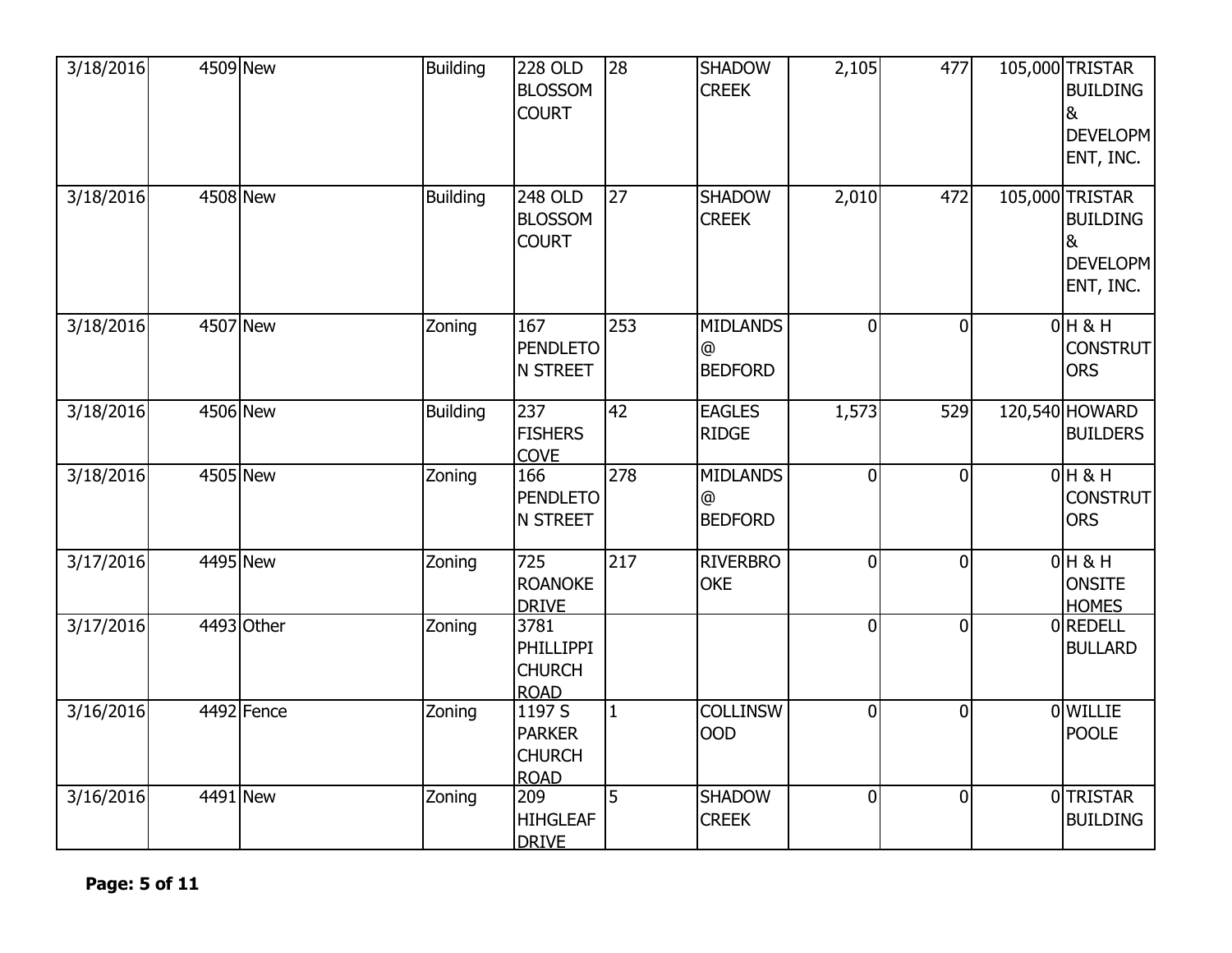| 3/16/2016 | 4488 Singlewide  | Zoning          | 997<br><b>JACOBS</b><br><b>DRIVE</b>                             |    |                                 | $\overline{0}$ | $\overline{0}$ |               | 0 FRANCES<br><b>LOCKLEAR</b>                                      |
|-----------|------------------|-----------------|------------------------------------------------------------------|----|---------------------------------|----------------|----------------|---------------|-------------------------------------------------------------------|
| 3/16/2016 | 4484 New         | <b>Building</b> | 687<br><b>STONEBRI</b><br><b>AR</b><br>AVENUE,<br><b>RAEFORD</b> | 30 | <b>MIDLANDS</b><br>@BEDFOR<br>D | 2,434          | 887            | 173,422 H & H | <b>CONSTRUC</b><br><b>TORS OF</b><br><b>FAYETTEVI</b><br>LLE, LLC |
| 3/16/2016 | 4483 New         | Zoning          | 360 HAIRE<br><b>ROAD</b>                                         |    |                                 | $\overline{0}$ | $\mathbf 0$    |               | OJENNIE<br><b>HUNT</b>                                            |
| 3/16/2016 | 4482 New         | <b>Building</b> | 302<br><b>WILDWOO</b><br><b>D DRIVE</b>                          | 71 | <b>FAIR HILL</b>                | 2,236          | 631            |               | 80,000 PATIM,<br><b>INC</b>                                       |
| 3/16/2016 | 4480 Fence       | Zoning          | 118<br><b>WENTWOR</b><br>TH DRIVE                                | 46 | <b>TURNBERR</b>                 | $\overline{0}$ | $\overline{0}$ |               | OLMS&<br><b>SONS</b><br><b>HOMES</b><br><b>INC</b>                |
| 3/16/2016 | 4479 Singlewide  | Zoning          | 4496<br><b>TURNPIKE</b><br><b>ROAD</b>                           |    |                                 | $\overline{0}$ | $\overline{0}$ |               | 0ELIZABET<br>н<br><b>BULLARD</b>                                  |
| 3/16/2016 | 4478 New         | Zoning          | 302<br><b>WILDWOO</b><br><b>D DRIVE</b>                          | 71 | <b>FAIR HILL</b>                | $\overline{0}$ | $\theta$       |               | 0 PATIM INC                                                       |
| 3/16/2016 | 4477 Addition    | <b>Building</b> | 1411<br><b>HAIRE</b><br><b>ROAD</b>                              |    |                                 | $\mathbf 0$    | 280            |               | 8,900 BENJAMIN<br>W.<br><b>BASSETT</b>                            |
| 3/15/2016 | 4476 Renovations | <b>Building</b> | 278<br>NUTLEY<br><b>DRIVE</b>                                    |    |                                 | $\mathbf 0$    | 0              |               | 9,064 BONNIE<br><b>BELL</b>                                       |
| 3/15/2016 | 4469 Doublewide  | <b>Building</b> | <b>632 BLUE</b><br><b>ROAD</b>                                   |    |                                 | $\mathbf 0$    | $\overline{0}$ |               | 0SHANTAE<br><b>COX</b>                                            |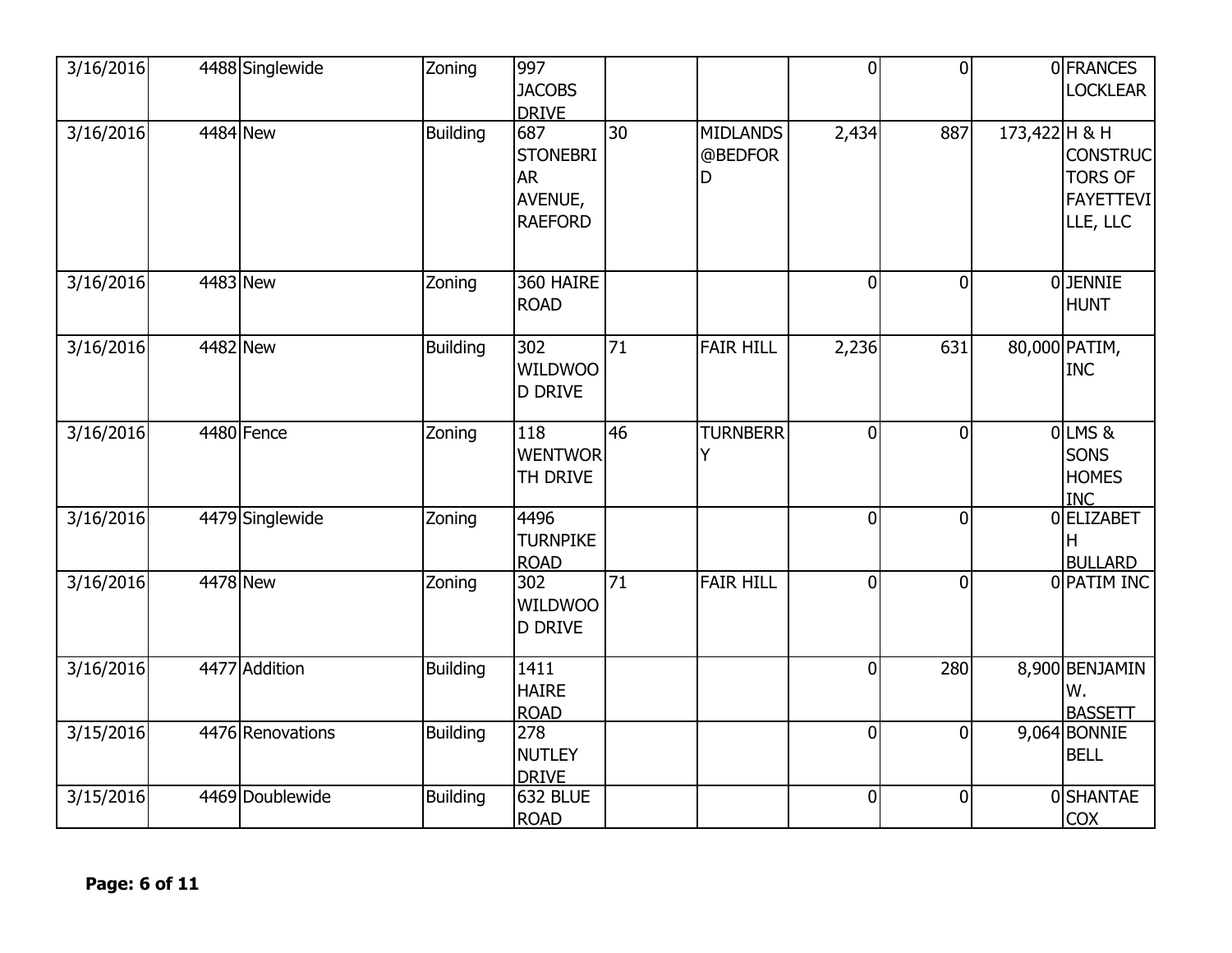| 3/15/2016 | 4468 New |                   | Swimming<br>Pool | 118<br><b>OVERLAKE</b><br><b>DRIVE</b>                           |                | MCLAUGHL<br><b>IN LAKES</b>                    | $\overline{0}$ | 576            |               | $0$ KEN<br><b>STEPHENS</b>                                                     |
|-----------|----------|-------------------|------------------|------------------------------------------------------------------|----------------|------------------------------------------------|----------------|----------------|---------------|--------------------------------------------------------------------------------|
| 3/15/2016 | 4467 New |                   | Zoning           | 687<br><b>STONEBRI</b><br><b>AR</b><br>AVENUE,<br><b>RAEFORD</b> | 30             | <b>MIDLANDS</b><br><b>AT</b><br><b>BEDFORD</b> | $\overline{0}$ | $\Omega$       |               | $0$ H&H<br><b>CONSTRUC</b><br><b>TORS OF</b><br><b>FAYETTEVI</b><br><b>LLE</b> |
| 3/14/2016 |          | 4466 Renovations  | <b>Building</b>  | 175 SCULL<br><b>ROAD</b>                                         |                |                                                | $\mathbf 0$    | $\overline{0}$ |               | 3,823 LUCILLE<br><b>CHAVIS</b>                                                 |
| 3/14/2016 | 4464 New |                   | <b>Building</b>  | 494<br>KOONCE<br><b>ROAD</b>                                     | $\overline{2}$ |                                                | 2,258          | 633            |               | 100,000 HAMMER<br><b>HEAD</b><br>HOMES,<br>INC.                                |
| 3/14/2016 | 4463 New |                   | Zoning           | 494<br>KOONCE<br><b>ROAD</b>                                     | $\overline{2}$ |                                                | $\overline{0}$ | $\Omega$       |               | 0 HAMMER<br><b>HEAD</b><br>HOMES,<br>INC.                                      |
| 3/14/2016 | 4462 New |                   | <b>Building</b>  | 807 MYRA<br><b>ROAD</b>                                          |                |                                                | 3,139          | 896            | 305,000 R. G. | <b>WILLIAMS</b><br><b>CONSTRUC</b><br><b>TION</b>                              |
| 3/14/2016 |          | 4461 Garage       | <b>Building</b>  | 344<br><b>SUNSET</b><br><b>LAKE</b><br><b>ROAD</b>               |                |                                                | $\overline{0}$ | 576            |               | 28,279 WAYNE<br><b>FRANCIS</b>                                                 |
| 3/14/2016 |          | 4456 Carport      | <b>Building</b>  | 250<br><b>GEORGE</b><br><b>BAKER</b><br><b>LANE</b>              |                |                                                | $\overline{0}$ | 1,092          |               | 8,271 ROGER<br><b>DALE</b><br><b>BAKER</b>                                     |
| 3/11/2016 |          | 4455 storage/shed | <b>Building</b>  | 605<br><b>GLASGOW</b><br><b>COURT</b>                            | 116            | <b>MCDOUGA</b><br>LD<br><b>DOWNS</b>           | $\overline{0}$ | 192            |               | 1,500 JUSTIN<br><b>WILSON</b>                                                  |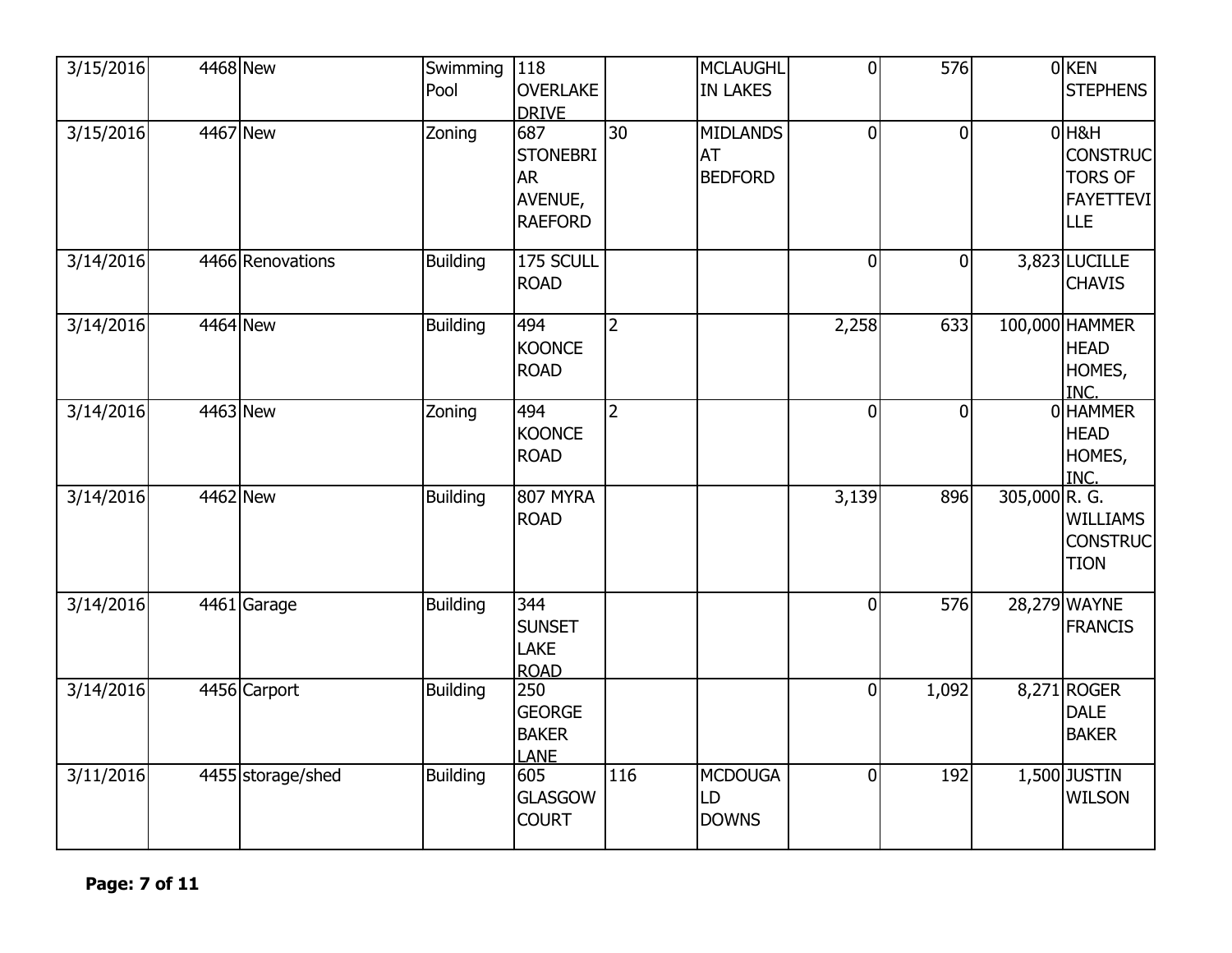| 3/11/2016 | 4453 Doublewide | Zoning          | 301<br><b>PURVIS</b><br><b>COURT</b>                  | <u>လ</u>        | <b>STONEYBR</b><br><b>OOK</b>   | $\overline{0}$ | $\overline{0}$ |               | 0TONEY<br><b>MCRAE</b>                                            |
|-----------|-----------------|-----------------|-------------------------------------------------------|-----------------|---------------------------------|----------------|----------------|---------------|-------------------------------------------------------------------|
| 3/11/2016 | 4452 Other      | Zoning          | 1349<br><b>CALLOWAY</b><br><b>ROAD</b>                |                 |                                 | $\overline{0}$ | $\overline{0}$ |               | 0JOHN<br><b>BAUER</b>                                             |
| 3/10/2016 | 4448 Other      | Zoning          | 605<br><b>GLASGOW</b><br>CT                           | 116             | <b>MCDOUGA</b><br>L DOWNS       | $\overline{0}$ | $\mathbf{0}$   |               | 0JUSTIN<br><b>WILSON</b>                                          |
| 3/10/2016 | 4445 Garage     | Zoning          | 344<br><b>SUNSET</b><br><b>LAKE</b><br><b>ROAD</b>    |                 |                                 | $\overline{0}$ | $\theta$       |               | 0 WAYNE<br><b>FRANCIS</b>                                         |
| 3/10/2016 | 4444 New        | <b>Building</b> | 155<br><b>WHITETAI</b><br><b>L COURT</b>              | 36              | <b>EAGLES</b><br><b>RIDGE</b>   | 1,350          | 550            |               | 105,000 HOWARD<br><b>BUILDERS</b>                                 |
| 3/9/2016  | 4442 New        | Zoning          | 1831<br><b>SCULL</b><br><b>ROAD</b>                   |                 |                                 | $\overline{0}$ | $\theta$       |               | <b>OMELISSA</b><br><b>DEES</b>                                    |
| 3/9/2016  | 4437 Fence      | Zoning          | 8137<br><b>ROCKFISH</b><br><b>ROAD</b>                | 9               | <b>ANDERSO</b><br>N PLACE       | $\overline{0}$ | $\Omega$       |               | 0 PAUL FOX                                                        |
| 3/8/2016  | 4436 New        | <b>Building</b> | 1267<br><b>SOUTH</b><br><b>HILLTOP</b><br><b>ROAD</b> |                 |                                 | 1,152          | 15             |               | 97,000 MANIS<br><b>CUSTOM</b><br><b>BUILDERS</b>                  |
| 3/8/2016  | 4435 New        | Building        | 589<br><b>STONEBRI</b><br><b>AR</b><br><b>AVENUE</b>  | $\overline{37}$ | <b>MIDLANDS</b><br>@BEDFOR<br>D | 2,310          | 745            | 176,836 H & H | <b>CONSTRUC</b><br><b>TORS OF</b><br><b>FAYETTEVI</b><br>LLE, LLC |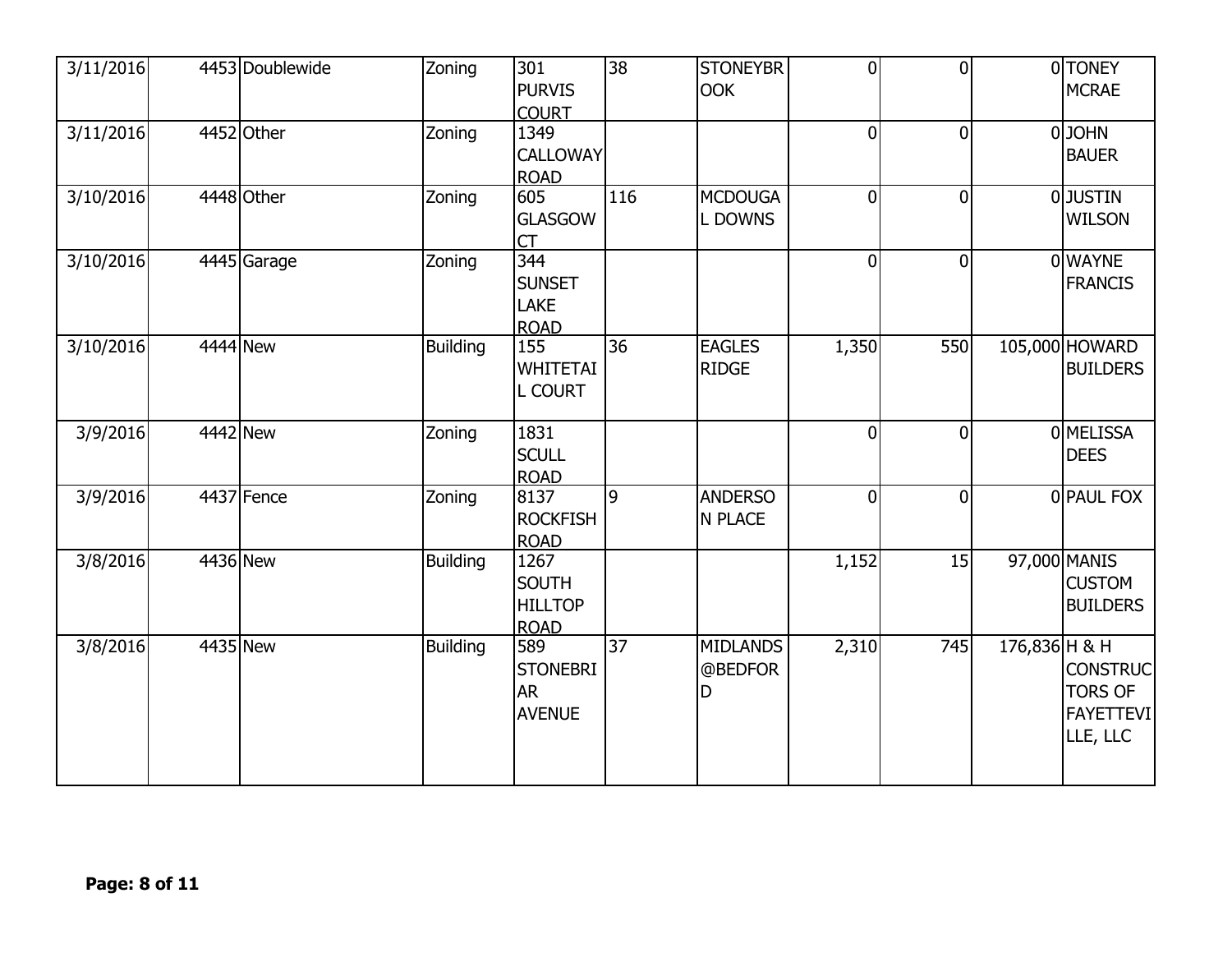| 3/8/2016 | 4434 Deck  | <b>Building</b> | 1185<br><b>ROCKFISH</b><br><b>ROAD</b>                |     |                                 | $\overline{0}$ | 384            |                 | 10,000 LEROY &<br><b>KATHLEEN</b><br><b>SINGLETA</b><br><b>RY</b> |
|----------|------------|-----------------|-------------------------------------------------------|-----|---------------------------------|----------------|----------------|-----------------|-------------------------------------------------------------------|
| 3/8/2016 | 4433 Deck  | Zoning          | 1185<br><b>ROCKFISH</b><br><b>ROAD</b>                |     |                                 | $\overline{0}$ | $\overline{0}$ |                 | 0LEROY<br><b>SINGLETA</b><br><b>RY</b>                            |
| 3/8/2016 | 4432 New   | <b>Building</b> | 115<br><b>EXETER</b><br><b>DRIVE</b>                  | 134 | <b>TURNBERR</b>                 | 3,395          | 765            | $191,935$ H & H | <b>CONSTRUC</b><br><b>TORS OF</b><br><b>FAYETTEVI</b><br>LLE, LLC |
| 3/8/2016 | 4431 New   | <b>Building</b> | 635<br><b>STONEBRI</b><br><b>AR</b><br><b>AVENUE</b>  | 34  | <b>MIDLANDS</b><br>@BEDFOR<br>D | 2,432          | 750            | 190,000 CATES   | <b>BUILDING,</b><br>INC.                                          |
| 3/8/2016 | 4429 Fence | Zoning          | 401<br><b>CAMDEN</b><br><b>ROAD</b>                   | 7   | <b>STONEWA</b><br>LL            | $\overline{0}$ | $\overline{0}$ |                 | 0 FENCE<br>LINE PLUS                                              |
| 3/7/2016 | 4426 Other | Zoning          | 183<br><b>BONNEY</b><br><b>LANE</b>                   | 16  | <b>RAVENWO</b><br>OD            | $\overline{0}$ | $\overline{0}$ |                 | 0 DARNISHA<br><b>GEORGE</b>                                       |
| 3/7/2016 | 4425 New   | Zoning          | 1267<br><b>SOUTH</b><br><b>HILLTOP</b><br><b>ROAD</b> |     |                                 | $\Omega$       | $\overline{0}$ |                 | 0 PATTEN<br><b>SEED</b><br><b>COMPANY</b>                         |
| 3/7/2016 | 4422 Fence | Zoning          | 285<br><b>CICERO</b><br><b>BEATTY</b><br><b>ROAD</b>  |     |                                 | $\overline{0}$ | $\overline{0}$ |                 | 0 NATASH<br><b>SMITH</b>                                          |
| 3/7/2016 | 4421 Fence | Zoning          | 285<br><b>CICERO</b><br><b>BEATTY</b><br><b>ROAD</b>  |     |                                 | $\overline{0}$ | $\Omega$       |                 | 0 NATASH<br><b>SMITH</b>                                          |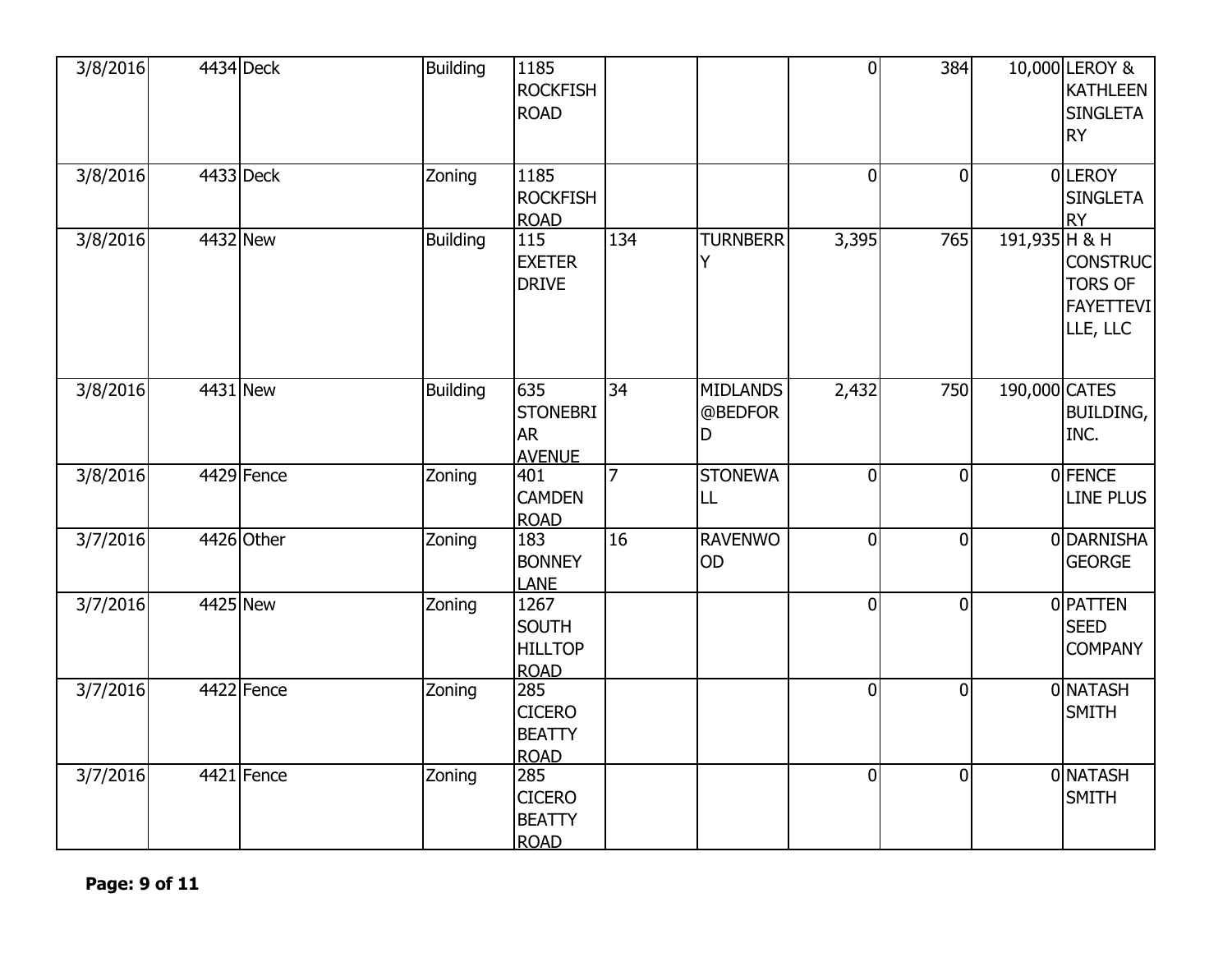| 3/7/2016 | 4420 New         | Zoning          | 589<br><b>STONEBRI</b><br>AR AVE                    | $\overline{37}$ | <b>MIDLANDS</b><br>@<br><b>BEDFORD</b>        | $\overline{0}$ | $\overline{0}$ |                | $0H$ & H<br><b>CONSTRUC</b><br><b>TORS</b>       |
|----------|------------------|-----------------|-----------------------------------------------------|-----------------|-----------------------------------------------|----------------|----------------|----------------|--------------------------------------------------|
| 3/7/2016 | 4419 New         | Zoning          | 115<br><b>EXETER</b><br><b>DRIVE</b>                | 134             | <b>TURNBERR</b>                               | $\overline{0}$ | $\overline{0}$ |                | $0H$ & H<br><b>CONSTRUC</b><br><b>TORS</b>       |
| 3/7/2016 | 4418 Singlewide  | <b>Building</b> | 438<br><b>PLANTATI</b><br>ON DRIVE                  |                 |                                               | $\overline{0}$ | $\Omega$       |                | 0 CRYSTAL<br><b>IVEY</b>                         |
| 3/7/2016 | 4417 Doublewide  | <b>Building</b> | 200 FAWN<br><b>TRAIL</b>                            |                 |                                               | $\overline{0}$ | $\overline{0}$ |                | 0 DAVID<br><b>STENTZ</b>                         |
| 3/3/2016 | 4413 New         | Zoning          | 635<br><b>STONEBRI</b><br><b>AR AVE</b>             | 34              | <b>MIDLANDS</b><br>$\omega$<br><b>BEDFORD</b> | $\overline{0}$ | $\overline{0}$ |                | 0 CATES<br><b>BUILDING</b>                       |
| 3/3/2016 | 4412 New         | Zoning          | 114<br><b>WHITETAI</b><br>L COURT                   | 41              | <b>EAGLES</b><br><b>RIDGE</b>                 | $\overline{0}$ | $\overline{0}$ |                | $0$ KIDD<br><b>CONST</b>                         |
| 3/3/2016 | 4411 New         | Zoning          | 134<br><b>WHITETAI</b><br><b>L COURT</b>            | 40              | <b>EAGLES</b><br><b>RIDGE</b>                 | $\overline{0}$ | $\theta$       |                | $0$ KIDD<br><b>CONST</b>                         |
| 3/3/2016 | 4408 Renovations | <b>Building</b> | 10191<br><b>ABERDEEN</b><br><b>ROAD</b>             |                 |                                               | $\overline{0}$ | $\overline{0}$ |                | $4,900$ LINDA<br><b>NETHERLY</b>                 |
| 3/3/2016 | 4407 Renovations | <b>Building</b> | 208<br><b>TREETOP</b><br><b>LANE</b>                |                 |                                               | $\overline{0}$ | $\overline{0}$ |                | 8,100 GLENDA<br><b>LOCKLEAR</b>                  |
| 3/3/2016 | 4405 New         | <b>Building</b> | 550<br><b>TOWNSEN</b><br><b>D ROAD</b>              |                 |                                               | 2,289          | 688            | 100,000 PATIM, | INC.                                             |
| 3/3/2016 | 4403 Singlewide  | <b>Building</b> | 475<br><b>JOHNSON</b><br><b>POND</b><br><b>ROAD</b> |                 |                                               | $\overline{0}$ | $\mathbf 0$    |                | 0DEXTER &<br><b>PENNY</b><br><b>HAMMOND</b><br>S |